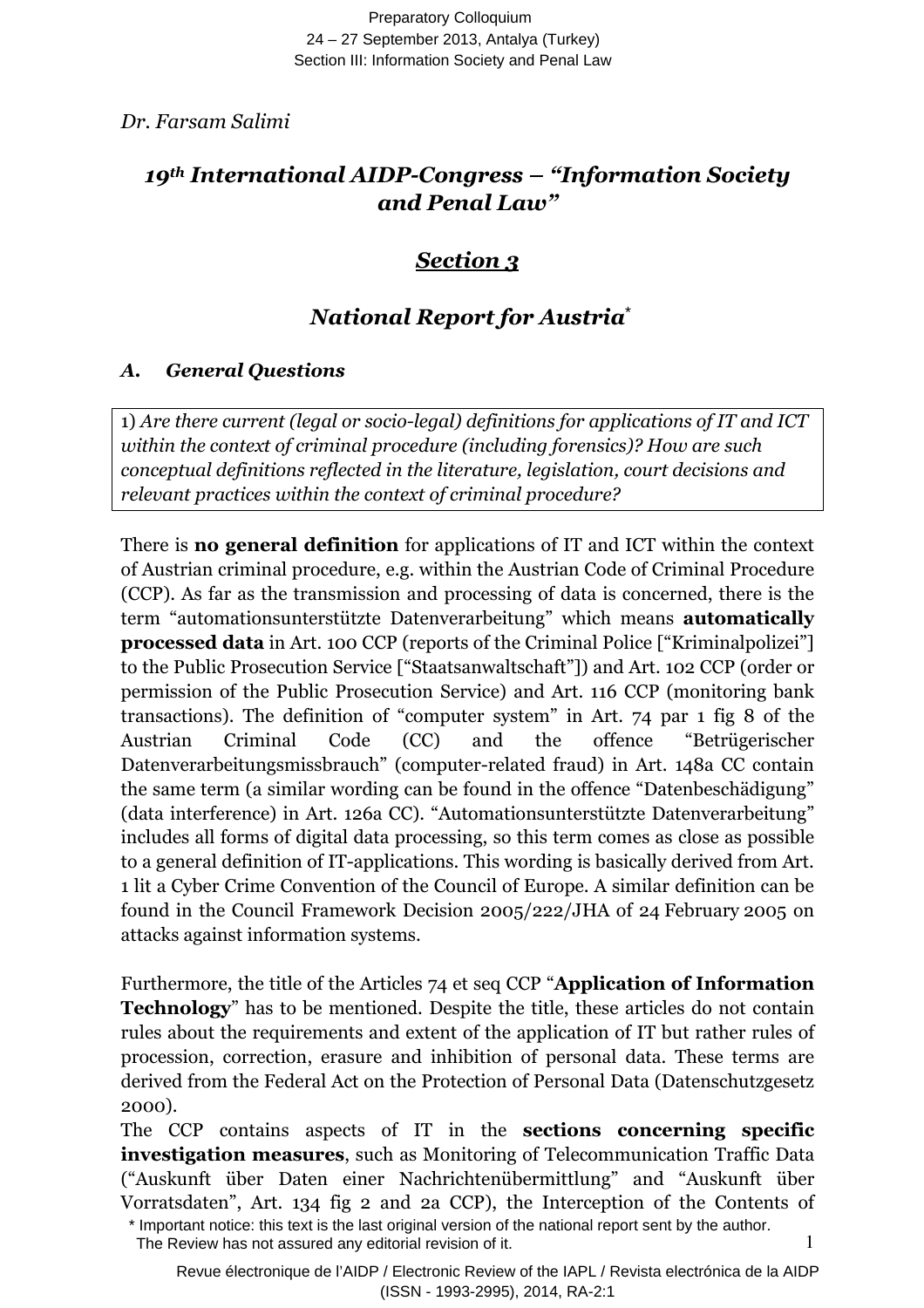Telecommunication ("Überwachung von Nachrichten", Art. 134 fig 3 CCP), optical and acoustic surveillance ("Optische und akustische Überwachung", Art. 134 fig 4 CCP) and the rules on data mining ("Automationsunterstützter Datenabgleich", Art. 141 CCP).

In the same way **specific rules concerning the main proceeding** contain provisions on the application of special forms of IT and ICT, e.g. video-supported interrogations. One has to arrive at the conclusion that, in fact, there is no *general*  definition for applications of IT and ICT within the context of criminal procedure, but single provisions, however, contain specific forms of applications of IT and ICT.

The **discussion in doctrine and practice** during the last years has focussed on the question, which forms of criminality should be seen as forms of "Cyber Crime" as there is no general definition of this type of criminality within the Austrian legal system. A discussion on the definition of applications of IT and ICT within the criminal procedure law could not be detected.

2) *Are there specific institutions and/or task forces involved in the implementation of ICT within the criminal justice system?* 

The **Criminal Police** lead the criminal investigation under the control and supervision of the Public Prosecution Service. In addition to the criminal investigation the preventive fight against crime by the **Security Police** is to be mentioned. Although the Austrian legal system draws a distinction between the criminal procedure (based on the CCP) and security police measures (based on the Act on Security Police, "Sicherheitspolizeigesetz", SPA), in practice there is much of overlapping. Generally, the Austrian Police play a double role, as there is no organizational or personal difference between Criminal Police and Security Police. Although the internal organisation the law enforcement authorities of the Federal Ministry of the Interior is divided into special units with special tasks, this division is normally not predetermined by law.

According to Art. 6 of the **Special Unit Act** ("Sondereinheitenverordnung", Federal Law Gazette No II 207/1998) optical and acoustic surveillance which is aimed at special professional groups such as defence counsels, attorneys-at-law, patent attorneys, notaries public, economic trustees, psychotherapists, psychologists, probation officers, media owners, media staff members etc (Art. 157 par 1 fig  $2 - 4$  CCP) and large bugging operations ("Großer Lauschangriff", Art. 136 par 1 fig 3 CCP) are conducted by the SEO (special unit for observation, "Spezialeinheit für Observation"), which is directly responsible to the General Direction for Public Security ("Generaldirektion für die öffentliche Sicherheit") within the Federal Ministry of the Interior.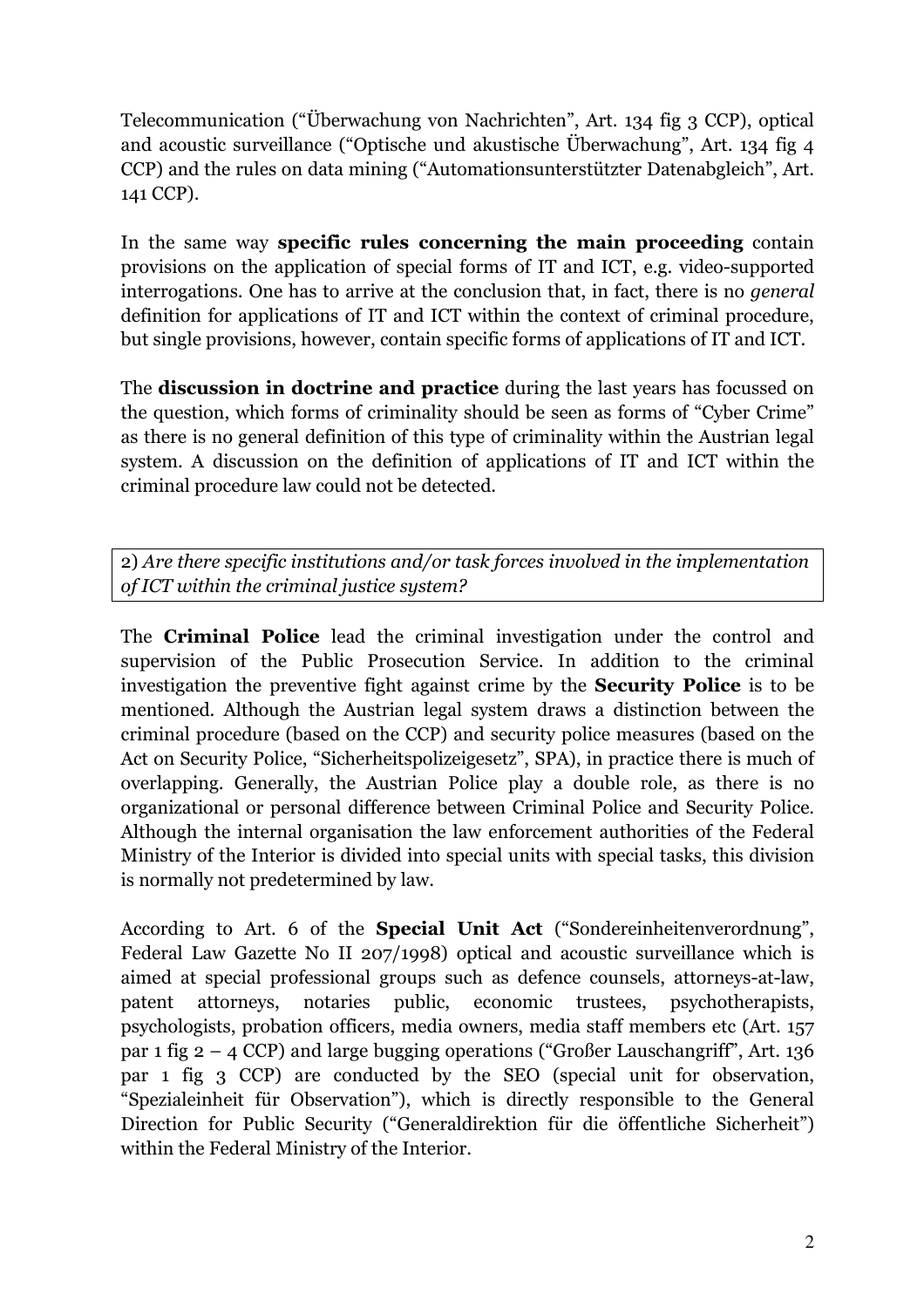Moreover, the department 4 of the Austrian Criminal Intelligence Service ("Bundeskriminalamt", BK), "Criminal Analysis", plays an important role in the implementation of IT within the criminal procedure by applying both operational and strategic criminal analysis. The department 5 of the BK, called "Criminal Police Support Services", deals with observation, undercover investigation and especially all questions related to cyber- and network crime. The department 6 of the BK, "forensics", deals inter alia with the "Central Identification Service" ("Zentraler Erkennungsdienst"). Within the Federal Ministry of the Interior, Group IV/B is responsible for the applications of IT and ICT.

In the same way **other operational units of the police authorities** (officials of the regional criminal investigation offices [Landeskriminalämter], the Federal Bureau of Anti-Corruption [BAK, "Bundesamt für Korruptionsprävention und Korruptionsbekämpfung"], or the Federal Bureau for Protection of the Constitution and Fight against Terrorism [BVT, "Bundesamt für Verfassungsschutz und Terrorismusbekämpfung"]) apply automatic data processing in their daily work (electronic file system of the police: "PAD", see question E. 5) as well as during interrogations, communication or special investigation measures.

Within the **judicial authorities** the Department 5 of the presidential section ("Legal data processing/E-Justice") in the Federal Ministry of Justice is responsible for the application of IT and ICT within the Austrian Justice. The "VJ" ("Verfahrensautomation Justiz", Procedure Automatisation Justice), run by the "Bundesrechenzentrum" (Federal Computer Centre Ltd.) as a special tool, is applied to register all forms of judicial procedure. Nevertheless, the criminal file system is not run entirely electronically at Court yet (see question E. 5).

3) *Are there private (commercial) organisations (companies) that offer ICT related services to the criminal justice system? If so, can you give examples? What limits have to be observed?* 

Private organisations only play a role as **Experts** which have to be appointed in investigations by the Public Prosecution Service, when investigations or taking of evidence requires specific expert knowledge. This can be the case during the investigations as well as during the main proceeding. Related to IT and ICT experts are often appointed for analyzing confiscated data (Art. 126 CCP).

**Private telecommunication companies and internet providers** are obliged to cooperate with the law enforcement authorities. They have to provide information data of a message transmission that is retained due to billing purposes (billing data) or due to the obligations arising from the data retention directive of the EU (see question B. 5) and to cooperate in the surveillance of messages (Art. 138 par 2 CCP, Art. 76a CCP).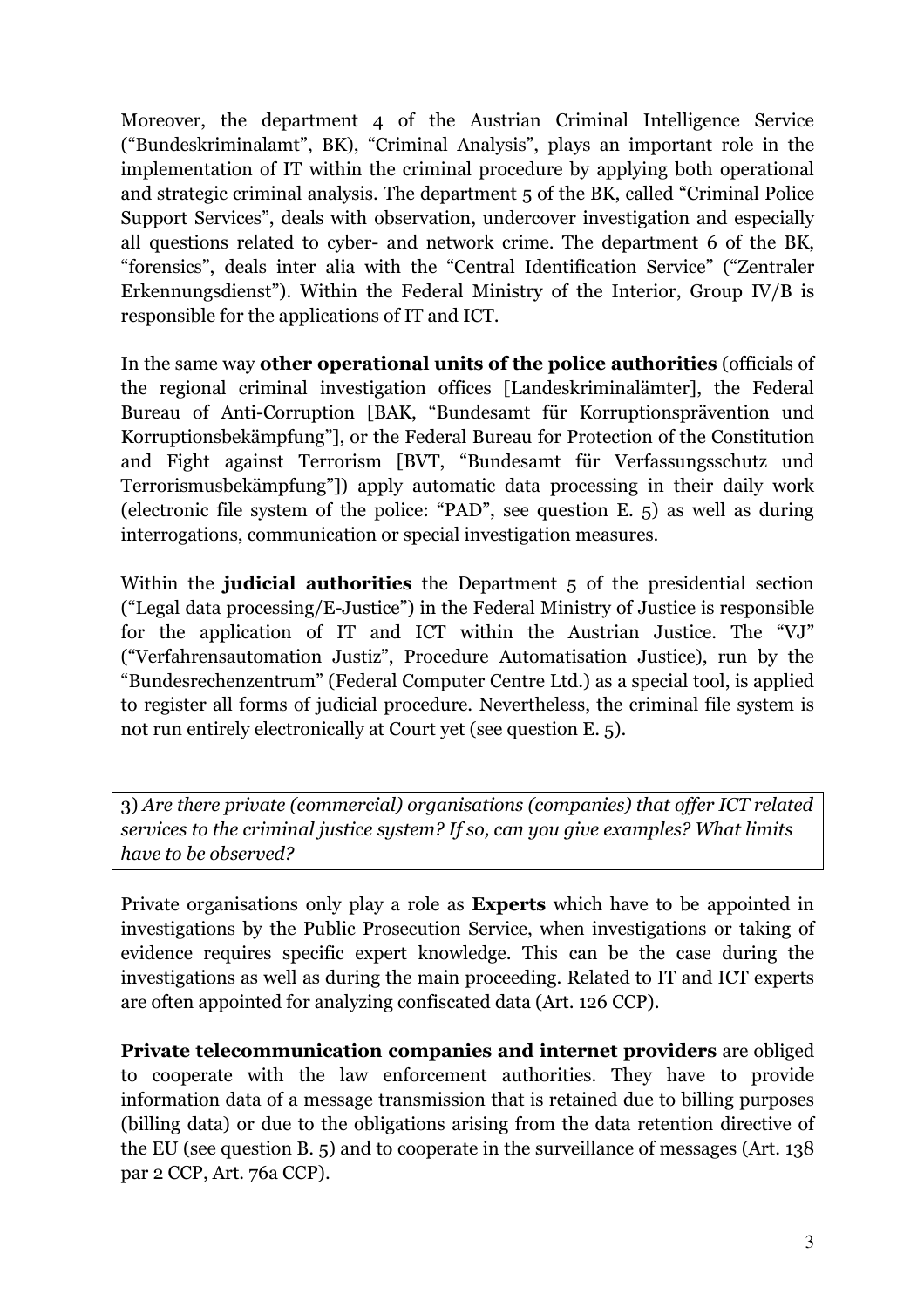Apart from this, private companies are not directly involved in the criminal investigation and prosecution. The results of private investigations, such as interior (forensic) investigation of companies by compliance or forensics departments, can be used in the criminal proceeding if they do not interfere with professional secrets (see Art. 112 CCP).

Generally spoken private persons are bound to the limits of the Act on the Protection of Personal Data (Datenschutzgesetz 2000). As far as criminal law is concerned they cannot be empowered to act with public authority as it is  $-$  in some cases – possible within the administrative law.

As to the mere technical support also private companies offer **services to the justice system**, such as the "Bundesrechenzentrum" (Federal Computer Centre Ltd.) supporting special tools such as the "VJ", or other private companies providing software for special IT-applications and programs.

#### *B. Information and Intelligence: building information positions for law enforcement*

1) *Which ICT-related techniques are used for building information positions for law enforcement agencies?* 

In the Austrian legal system **building information positions** as a part of the preventive fight against crime is mainly regulated in the Act on Security Police (SPA, Sicherheitspolizeigesetz). The compilation of information in order to build information positions is particularly a task of the "BVT" (see question A. 2). According to Art. 21 par 3 SPA the security police, in practice the BVT, are assigned to the task "erweiterte Gefahrenerforschung", which means **"extended potential danger identification**". For this purpose the observation of groupings is admissible, if, in view of the existing structures and expectable developments in the surroundings of these groupings, it has to be expected that criminal offences will be committed causing severe danger to public security, in particular, violence motivated by ideologies or religious beliefs. Since 2012 this special task has been opened – under special requirements – towards the observation of single potential perpetrators. Therefore – besides regular observation (Art. 54 par 2 SPA) and undercover investigation (Art. 54 par 3 SPA) – special IT-related investigation measures are admissible for the BVT: The optical and acoustic surveillance outside private rooms and processing image data, compiled by private persons (Art. 54 par 4 SPA and Art. 53 par 5 SPA).

These measures, taken by the BVT for purposes of Art. 21 par 3 SPA, need to be **authorized in advance** by the legal protection attorney within the Federal Ministry of the Interior ("Rechtsschutzbeauftragter beim Bundesministerium für Inneres"). As there is no judicial control of security police measures in general, these intelligence measures are not controlled by court either (see also question B. 7).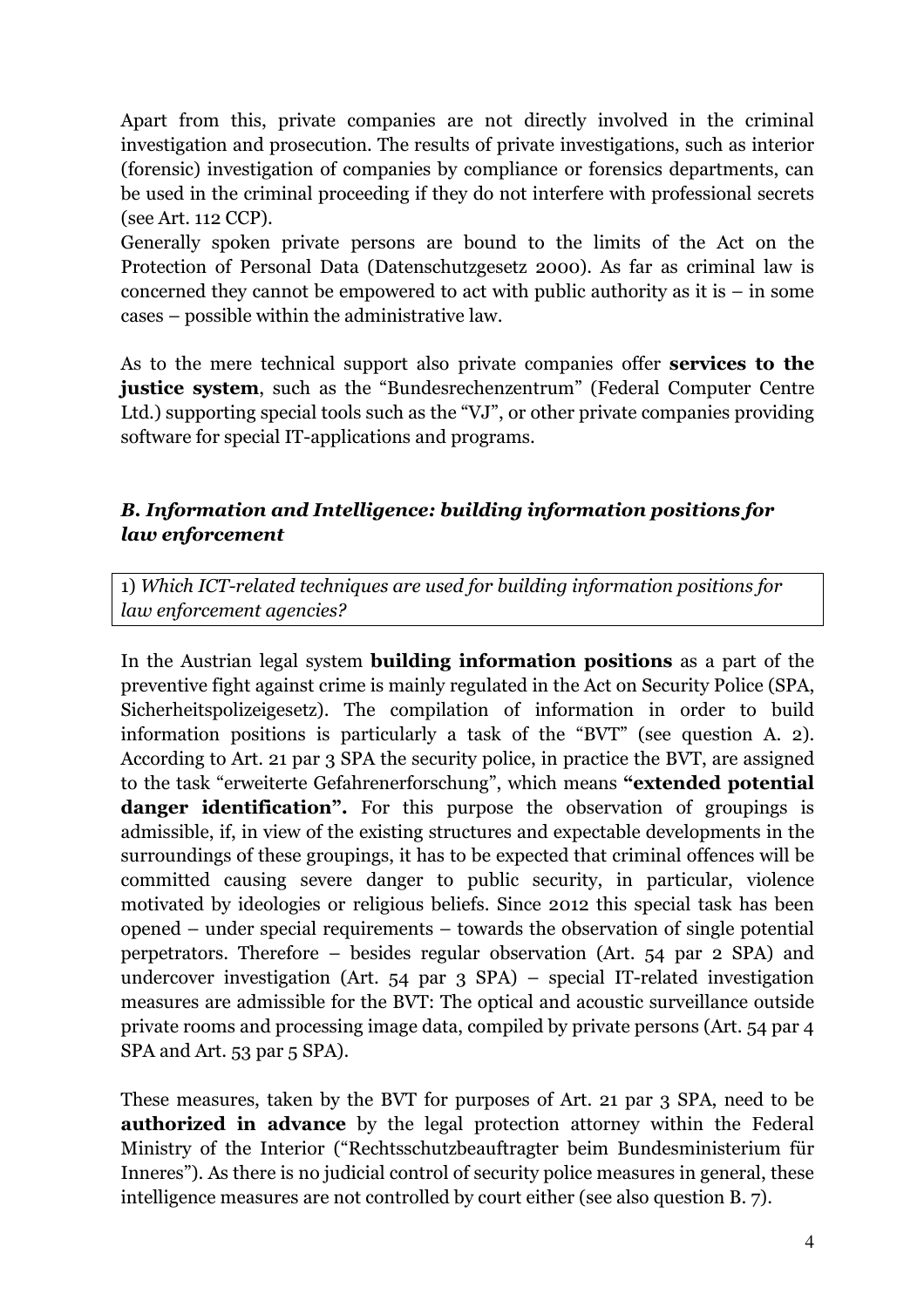Building information positions is **not included in the criminal proceedings** in the narrower sense, according to the CCP. Nevertheless, some investigation measures that were implemented in 1999 such as the optical and acoustic surveillance and data mining according to the Articles 136 and 141 CCP do contain **some preventive aspects,** especially in fighting terrorism and organized crime.

Building information positions by police authorities is also supported by the **criminal analysis** according to **Art. 53a SPA**, applied by the department 4 of the Criminal Intelligence Service (see question A. 2). The combination of different data sources of the police authorities can help to uncover complex criminal structures and organized criminal groups, offer a new basis for further investigations and thus to build a general information position concerning special risk groups and potential perpetrators.

2) *To which type of public (e.g. DNA databases) and private (PNR or financial data such as SWIFT data) databases do law enforcement agencies have access?* 

First, the law enforcement authorities have access to **Identification Registers** ("erkennungsdienstliche Evidenz"). According to Art. 65 SPA (Erkennungsdienstliche Behandlung, identification measures) the compilation of identity data of suspects is permitted, if the crime is committed in the framework of a criminal association ("kriminelle Verbindung", three or more people collaborating with the intent to continue to commit punishable acts) or the measure is necessary for hindering further criminal attacks (Art. 65 par 1 SPA) regarding the type of the crime or the way of committing the crime or the personality of the suspect. The Central Identification Register ("Zentrale erkennungsdienstliche Evidenz", section 75 SPA) is a database that is conducted by the police authorities containing also fingerprint data and DNA-data both personal-related and DNA-data related to unknown subjects ("offene Spuren"). Besides there is the Criminal Police File Index ("Kriminalpolizeilicher Aktenindex", KPA) according to section 57 par 1 fig 6 SPA and the "Criminal Record" ("Strafregister") according to the Act on Criminal Record ("Strafregistergesetz") which is led by the Federal Police Headquarters Vienna ("Bundespolizeidirektion Wien"). These data bases only contain specific data of suspects and perpetrators for security police and criminal police purposes.

Furthermore, the police authorities have access to all **other public databases** such as the Central Population Register ("Zentrales Melderegister") of the municipality, the Central Vehicle Register ("Zentrales KFZ-Register") according to section 47 Act on Vehicles ("Kraftfahrgesetz") or the Land Register ("Grundbuch") and the Commercial Register ("Firmenbuch"). As far as a database is concerned that is not conducted by the police authorities, access to these contents has to fulfil the requirements of compilation of data according to section 53 SPA.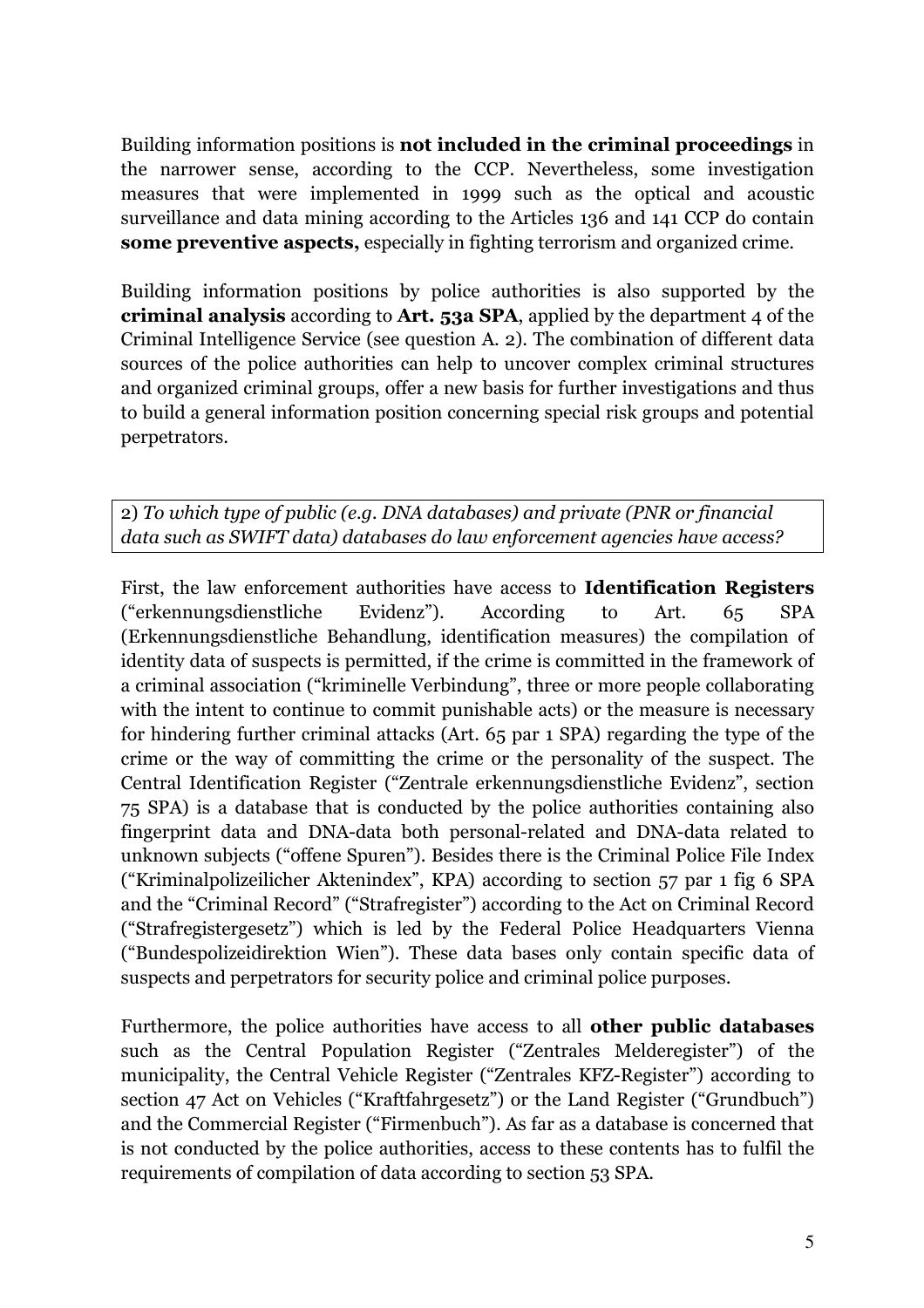Data which has been **compiled by private persons** (e.g. SWIFT-Codes, PNRdata) is admissible through the measures of seizure and confiscation (Art. 110 CCP). A data seizure and confiscation is only legally allowed for the clearing of a concrete crime but not for preventive purposes such as building information positions. A direct access to these private databases by the law enforcement authorities without the requirements of Art. 110 CCP is not admissible.

3) *Can techniques labelled as data mining and data matching be applied? If so, can these techniques be used to create profiles of potential perpetrators or risk groups? If so, have special tools been developed for law enforcement agencies?*

**Data mining** ("Automationsunterstützter Datenabgleich") is admissible, if there is a simple suspicion regarding a crime (Art. 17 CC) and the clarification of this crime otherwise will be significantly hindered (small data mining operations). In this case only certain data compiled in criminal proceedings or for other public purposes may be included. In cases of a suspicion of a crime for which a custodial sentence of more than 10 years or of a crime committed in the framework of a criminal or terrorist organisation (large data mining operations) is stipulated, it is allowed to include a wider range of governmental data and private data (Art. 141 CCP). Art. 141 par 4 CCP stipulates that certain sensitive data, like data relating to natural persons concerning their racial or ethnic origin, political opinion, religious beliefs and health or sex life, must not be included in any data mining operation.

According to Art. 143 par 1 CCP, each contracting entity ("Auftraggeber") of a data application, whose data shall be included in a data mining process, is obliged to search the data application for the relevant criteria and to communicate all data, which contain those criteria. According to Art. 142 par 1 CCP, the Public Prosecutor shall order a data mining operation on the basis of a court authorisation.

The **operational criminal analysis** that is based on Art. **53a SPA** can also be counted to a type of data mining. This measure is admissible without judicial control.

**Apart from these special provisions data mining operations are not admissible** as far as data from different sources shall be included. Searching for special data (data-matching) within the different files of the electronic file system of the police ("PAD") by entering the name and the date of birth of a person is illicit (Art. 13 par 2 SPA). Although this restriction will be dispensed on January 1st 2014 searching for special data in the entire PAD-database will not be allowed after this date either, as the separation of criminal police data and other data has to be observed (see Art. 13a SPA, coming into effect on 1st January 2014).

Above all the **principles of the Act on the Protection of Personal Data** (Datenschutzgesetz) every retention and processing of personal data, such as the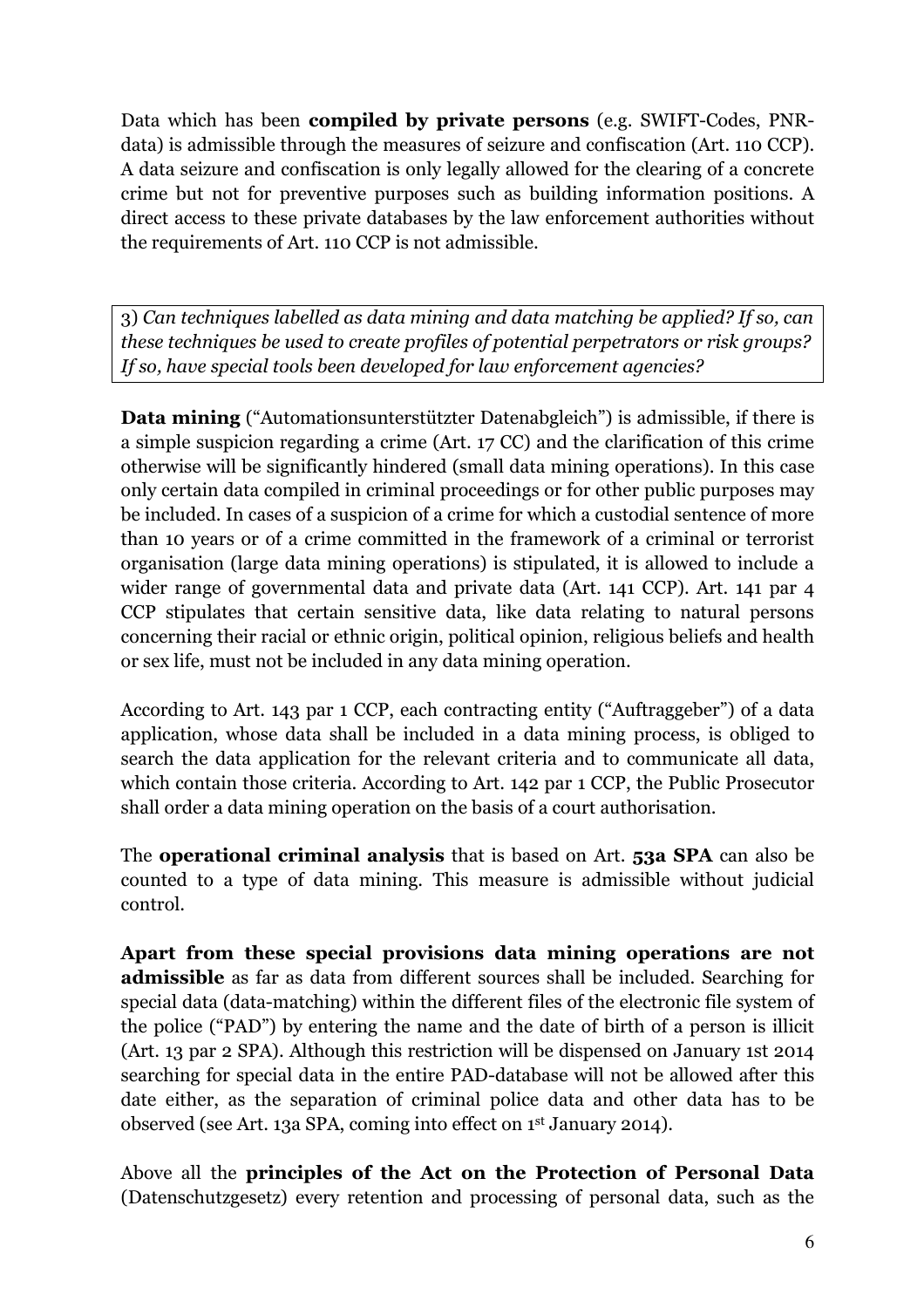processing for analysing purposes, has to be carried out on a legal basis. This also applies to the transmission of data between different contracting entities ("Auftraggeber") and between different tasks of the same entity.

Therefore there is **no general admissibility of data mining and data matching** processes that exceed the special measures mentioned before as far as data from different sources is to be included. The systematic search within the data in single file is not subject to any restrictions. For this purpose law enforcement authorities (Police, Public Prosecution Service, the Court) can use any possible techniques and IT-applications.

4) *Can coercive measures (e.g. interception of telecommunications) be used for building up information positions?*

For preventive purposes **in the framework of the extended potential danger identification** (Art. 21 par 3 SPA) the optical and acoustic surveillance (Art. 21 par 3 and Art. 54 par 4 SPA), observations (Art. 54 par 2 SPA) and undercover investigations (Art. 54 par 3 SPA) are admissible. In this precautionary stage of investigations no other coercive measures such as the investigation of telecommunication traffic data or the interception of telecommunication are permitted (except for the investigation of master data ("Stammdaten") according to Art. 53 par 3a fig 1 SPA).

As far as the preventive **fight against criminal associations** ("kriminelle Verbindung") is concerned, IT-traffic data (IP address, corresponding name and address to a dynamic IP address) can be requested from telecommunication companies and internet providers (Art. 53 par 3a fig 2 and 3 SPA).

If **criminal investigations against criminal and terrorist organizations** are considered to have a preventive effect (see question B. 1), the investigation measures of Art. 136 and 141 (optical and acoustic surveillance and data mining, both based on the CCP) are to be mentioned.

5) *Which private actors (e.g. internet providers or telecom companies) retain or are obliged to retain information for law enforcement agencies?*

As mentioned before (question A. 3) **providers of public communication services** according to Art. 92 par 3 fig 1 Act on Telecommunication ("Telekommunikationsgesetz") are **obliged to provide information about data of a message transmission** (traffic data) that has been retained for billing purposes (Art. 134 fig 2 CCP) or according to the data retention obligations based on the data retention directive (Art. 134 fig 2a CCP). The providers also have to cooperate in the **surveillance of messages** (content data). This measure shall be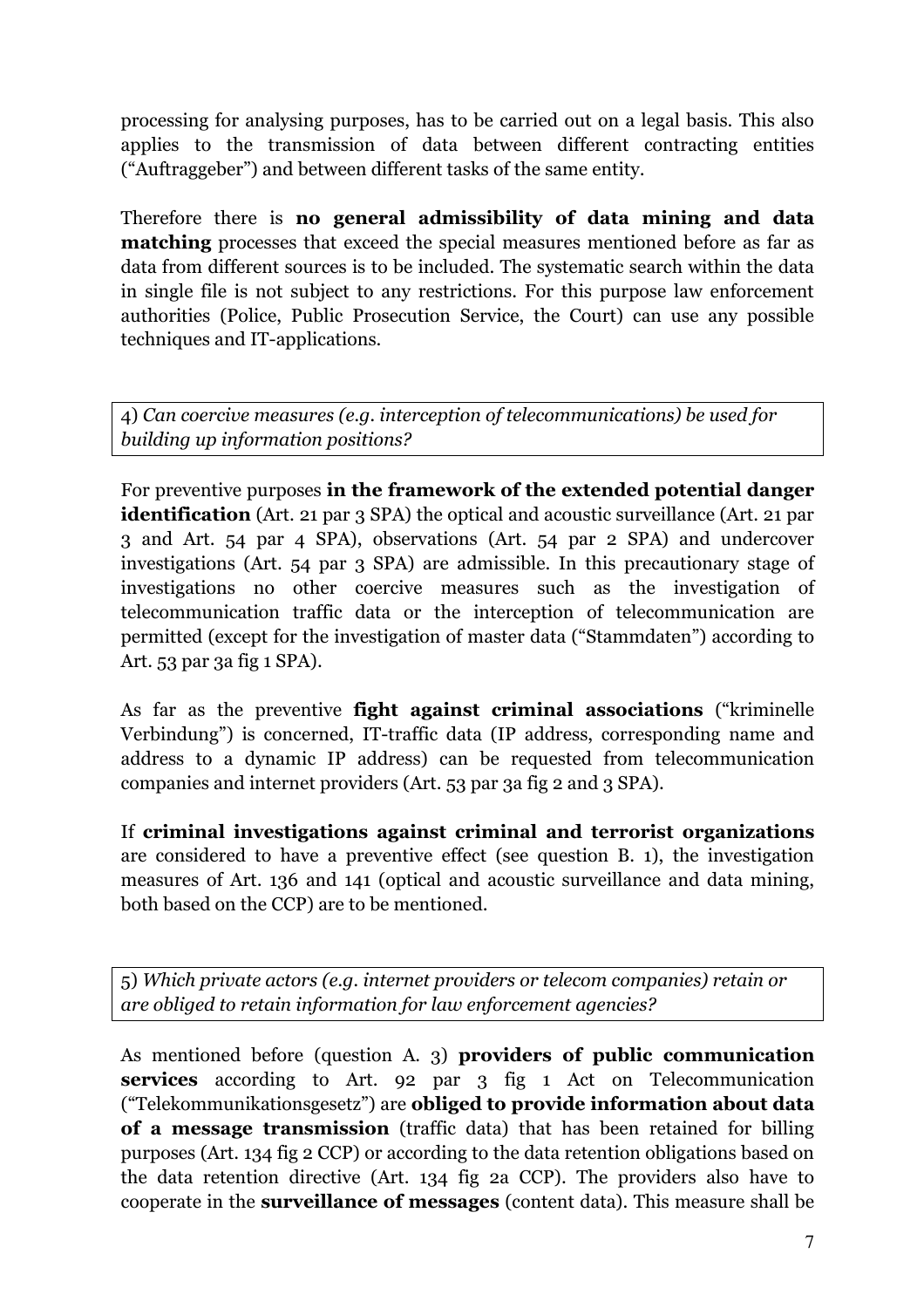ordered by the Public Prosecution Service based on a court authorization. Moreover, providers of communication services are obliged to comply with requests of the criminal police, the public prosecution service or the courts on standing data (Art. 76a par 1 CCP) and name and address corresponding to a dynamic IP address and other e-mail-related data (Art. 76a par 2 CCP). IT- and telecommunication data has also to be provided to the security police for preventive purposes (Art. 53 3a and 3b SPA).

The **obligation of the providers to retain** this data can be found in the Art. 90 par 7, 99 par 2 and 5 and 102a fig 2 -4 Act on Telecommunication. These obligations of retention or authorization of data processing affect both telecommunication and internet data.

**Credit or financial institutes** are obliged to provide information about banking accounts and banking transactions. Nevertheless there are no specific duties of data retention as the data on accounts and transactions is retained anyway for other purposes.

Besides these special provisions **every private person** is bound to comply with requests of law enforcement authorities (seizure, Art. 110 CCP). This obligation does not apply to the same extent to persons holding a professional privilege (see Art. 112 CCP).

6) *Which private actors can provide or are obliged to provide information to law enforcement agencies?*

Telecommunication companies, IT-providers and credit and financial institutes were already mentioned before (see Question 5.)

Besides these private actors **every private person** can provide information to the law enforcement agencies, such as pictures and videos. According to Art. 53 par 5 SPA the security police are allowed to process private video material, that is provided by private actors, for preventive and tracking and tracing purposes.

Furthermore, every person who has in his/her disposing power **objects or property items** that are to be seized, is obliged to release them, when requested so by the criminal police or the Public Prosecution Service, or to facilitate the seizure in any other way (**Art. 110 CCP**). Although Art. 110 primarily deals with the seizure of objects it is also applicable on the seizure of IT-related evidence and data. This derives from Art. 112 and 115 CCP: They say that data on a storage medium may be seized, confiscated and evaluated.

*7) Is there judicial control on building information positions?*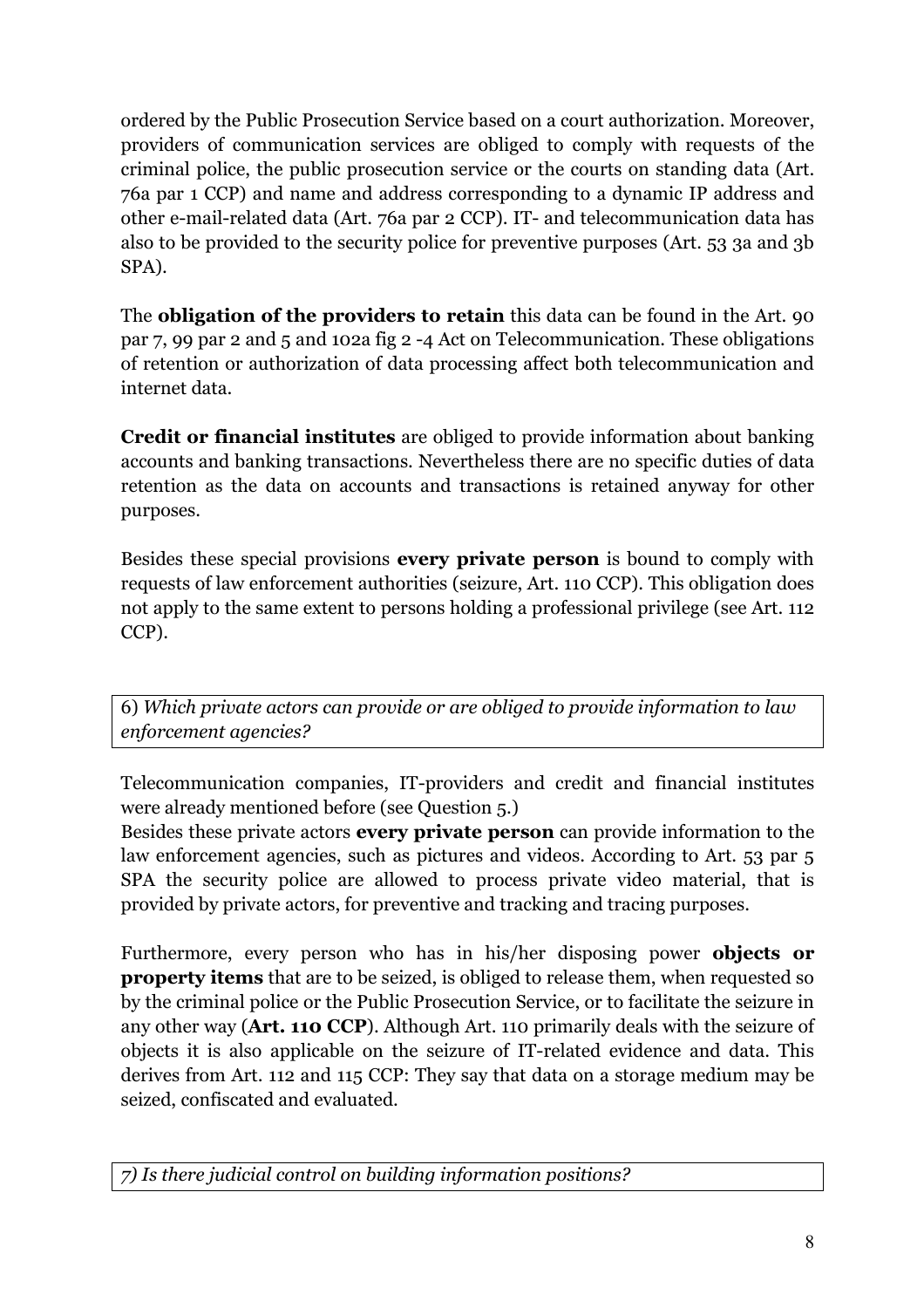As the investigations and data processing is based on the SPA there is no judicial control. Most of these measures are controlled by the independent **Legal Protection Attorney in the Federal Ministry of the Interior**  ("Rechtsschutzbeauftragter beim Bundesministerium für Inneres"). The Legal Protection Attorney is not bound by any directions and subject to observe official secrecy in the exercise of his tasks arising from the SPA. There are three different modes of supervision by the Legal Protection Attorney:

1. Investigation measures in the framework of the extended potential danger identification ("erweiterte Gefahrenerforschung", Art. 21 par 3 SPA) have to **be authorized** in advance. Therefore, Security authorities faced with a task arising from Art. 21 par 3 SPA, prior to the performance of such a task, shall obtain authorization from the Legal Protection Attorney. The same shall apply, if it is intended to take special compiling measures such as optical or acoustic surveillance (Art. 54 par 6 SPA) within the framework of extended potential danger identification.

2. Security authorities intending to put public places under long-term surveillance by means of image and sound recording devices under Art. 54 par 6 and 7 SPA, the implementation of a criminal analysis database (Art. 53a SPA) or the compilation of data for the analysis and evaluation of the probability of dangers of constitutional institutions (Art. 53 par 1 fig 7) shall inform the Legal Protection Attorney who has the **opportunity to comment** thereon within three days.

3. Security authorities shall **notify** the Legal Protection Attorney of any compiling of personal data by requests on telecommunication traffic data (Art. 53 par 3a), by undercover investigations (Art. 54 par 3), by undercover use of image or sound recording devices (Art. 54 par 4) or processing of data compiled and transmitted by others using image and sound recording devices (Art. 53 par 5 SPA) stating the essential reasons for the compiling.

If the Legal Protection Attorney notices any illicit secret investigation measure or data compilation he has to inform the person concerned or – if this is not possible – appeal to the Data Protection Commission ("Datenschutzkommission") instead of the person concerned. The Data Protection Commission decides on the legality of the data compiling.

#### *C. ICT in the criminal investigation*

*1) Can law enforcement agencies carry out interception real time of a) e-traffic data; b) content data?* 

#### **a) E-Traffic Data**

To carry out monitoring of telecommunication traffic data (Art. 134 fig 2 CCP) the law enforcement agencies have to involve telecommunication providers. Data retained for billing or technical purposes or due to the data retention obligation (Art. 134 fig 2a CCP) have to be transmitted to law enforcement agencies if the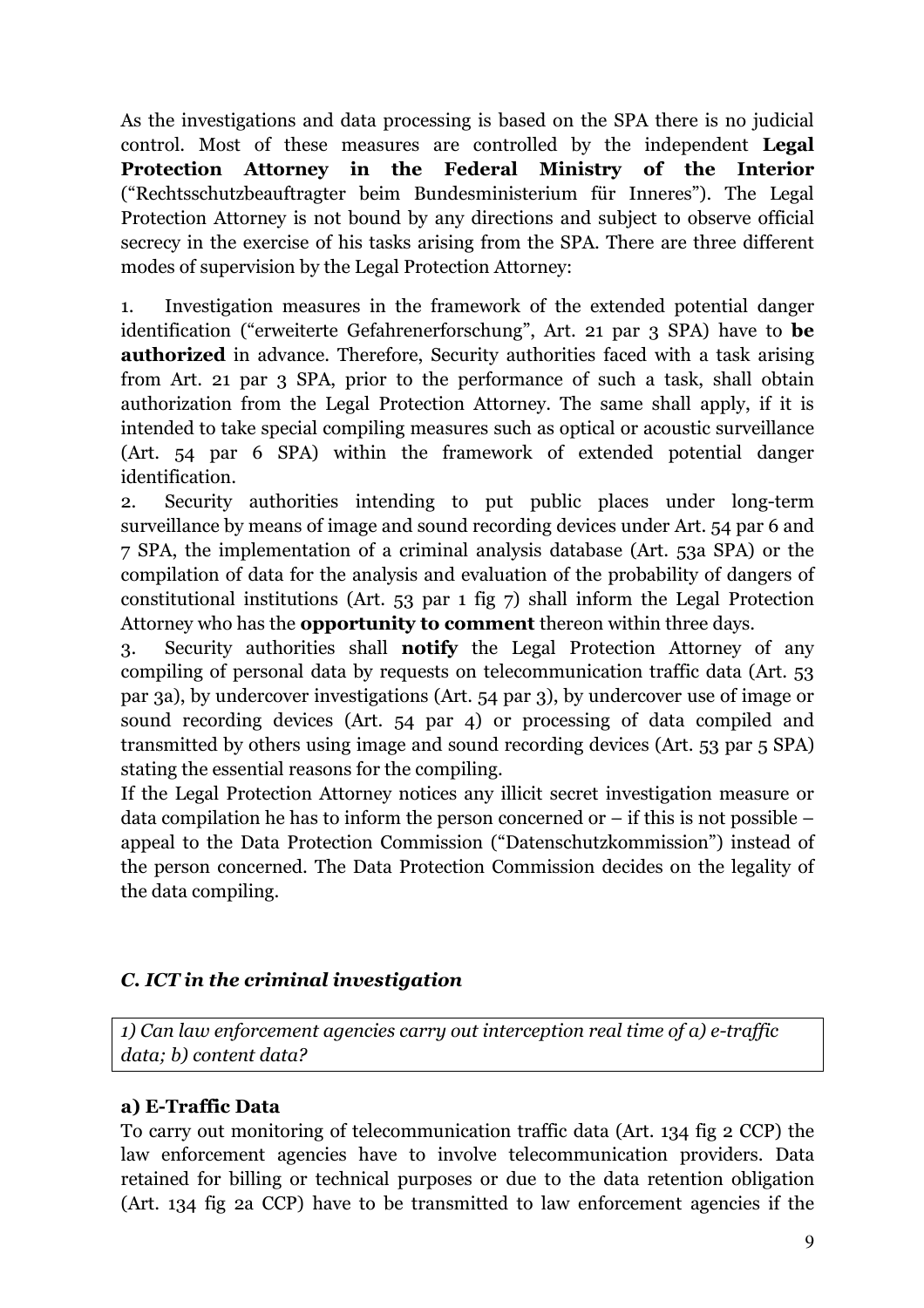preconditions of Art. 135 par 2 CCP are fulfilled. Even though in most cases the law enforcement authorities receive retained data, real-time-interception of traffic data (especially location data) is admissible as well.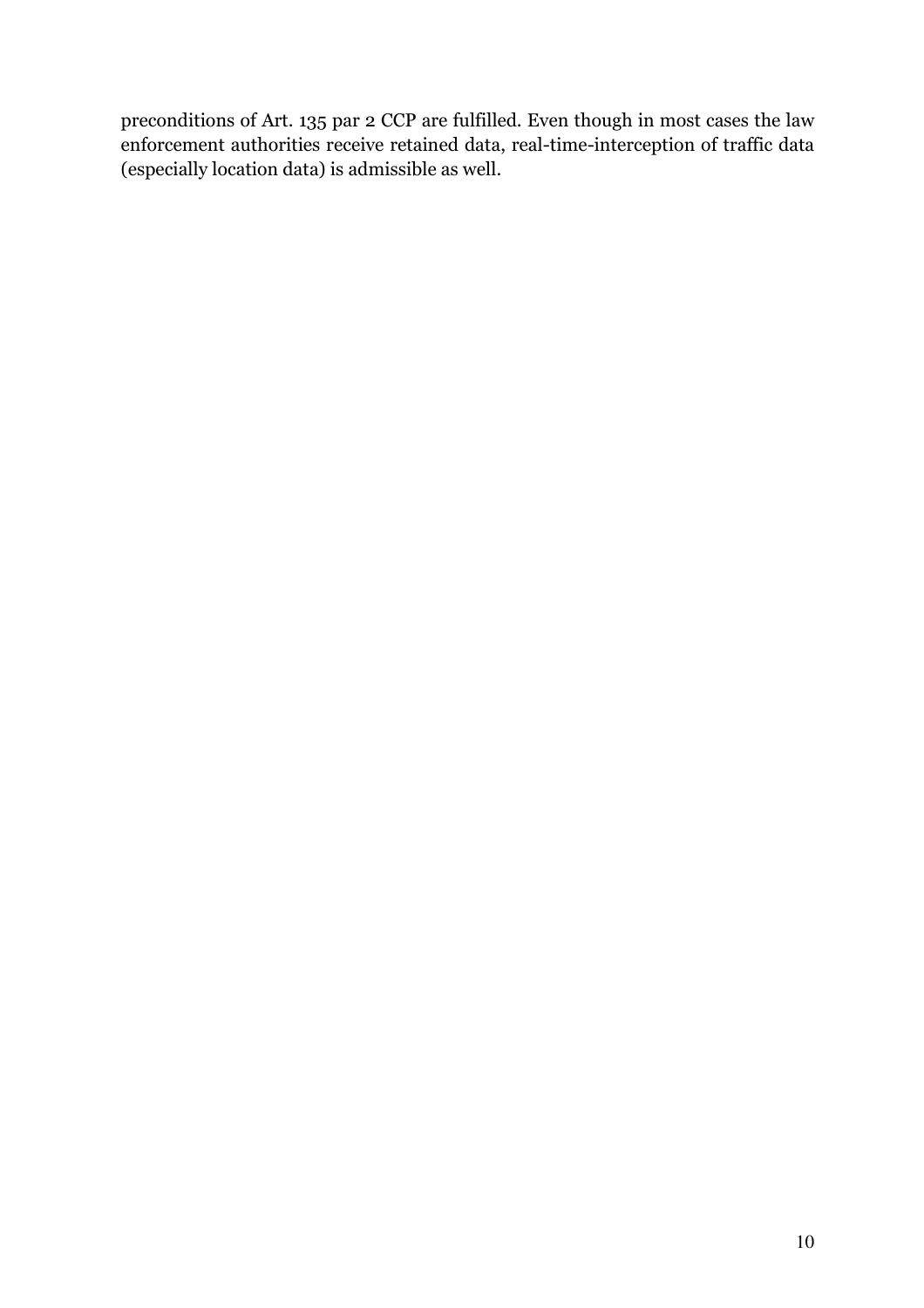#### **b) Content Data**

As far as content data is concerned both real-time interception and retention of the content data and following transmission is admissible (see Art. 134 fig 3 CCP). In practice – just as for traffic data monitoring – telecom providers are involved. The law enforcement agencies use to request the interception and the companies addressed are obliged to cooperate (Art. 138 par 2 CCP). There is a question in dispute, whether the law enforcement authorities are *obliged* to involve telecommunication companies or may carry out content data interceptions on their own. The wording of Art. 134 fig 3 CCP seems to allow an interception without involving telecom companies, whereas the historic background of the provision seems to contradict this interpretation.

2) *Can law enforcement agencies have access to/freeze/search/seize information systems for a) e-traffic data; b) content data?*

As mentioned before law enforcement authorities, according to the wording of Art. 134 fig 3 CCP, are allowed to freeze, search and seize **content data** by surveillance of messages. An interception of content data in the framework of the SPA is not admissible.

As far as **traffic data** is concerned, the telecommunication companies and internet providers are obliged to cooperate and comply with the requests of law enforcement authorities. This applies to criminal investigations (CCP) and the security police measures (SPA).

According to Art. 110 seq CCP it is permitted for law enforcement authorities to **search and seize information systems** (hard disks, data media) for content and traffic data. For example, a mobile phone can be seized by the police according to Art. 110 CCP and searched for the numbers dialled or the content of messages which have been sent or received. Art 110 CCP, however, does not allow the access to messages that are stored on the voice mailbox.

For the **digital access to computers** in order to search for saved data, and for the continuously digital monitoring of the use of a computer, **rules in Austria are still missing**. However, the Vienne Regional Criminal Court regarded it as allowed for the purposes of evidence that the police clandestinely installed a special software on a computer of a suspect, which transferred screenshots and key log data to the law enforcement authorities. The Court applied the rules on the surveillance of the content of telecommunication (Art. 134 fig 3 CCP) and on optical and acoustic surveillance (Art. 134 fig 4 CCP) to these investigative measures. The admissibility of such investigative measures without an explicit provision in the CCP is a question of intensive dispute within the doctrine.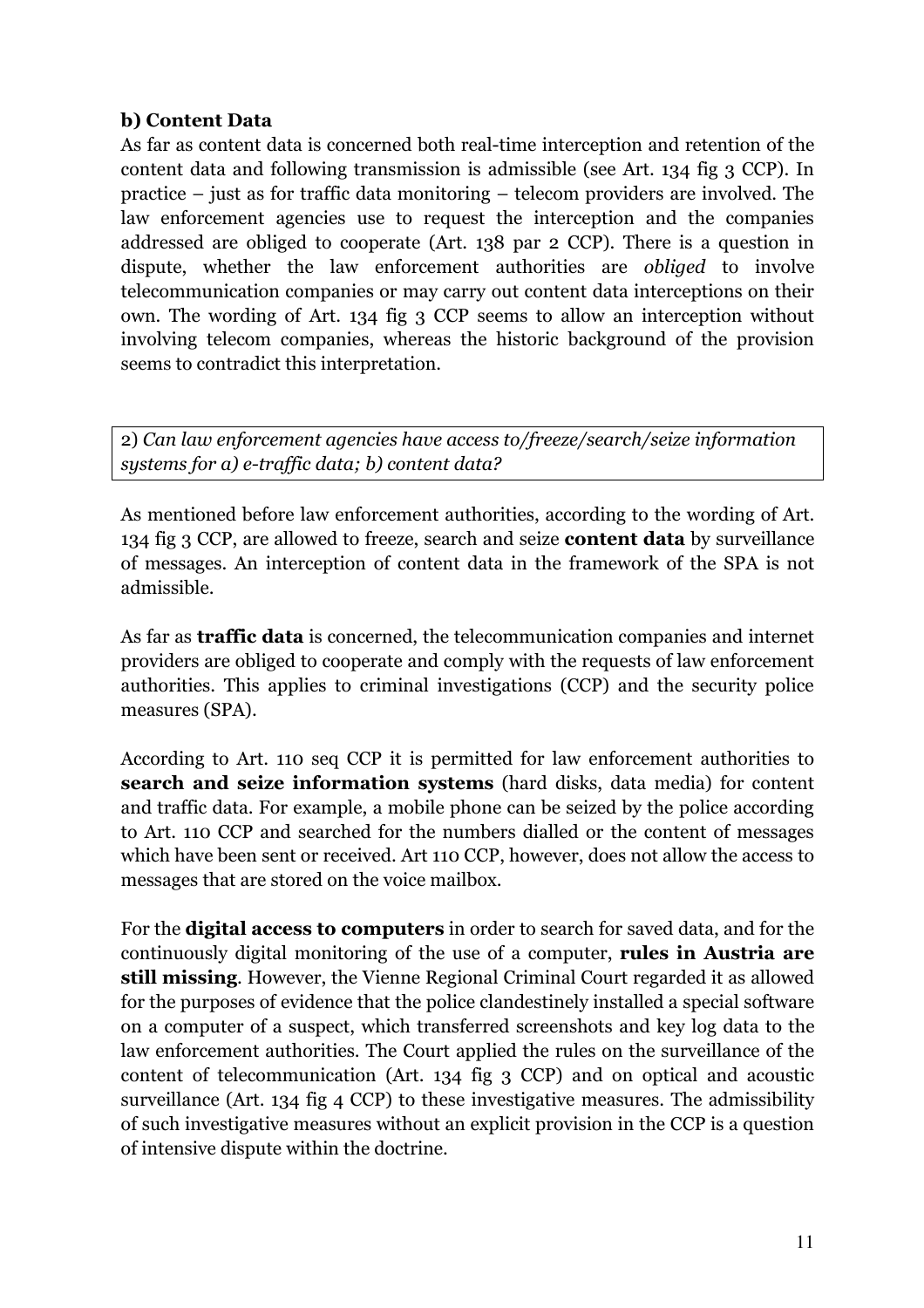*3) Can telecom companies or service providers be obliged to share data with law enforcement agencies? In case of non-compliance, are there any coercive measures or sanctions?* 

Telecom Companies and internet providers are **obliged to comply** with the requests of law enforcement authorities according to CCP and SPA. They have to transfer retained traffic data and cooperate in the interception of telecommunication data (see questions B. 6). The obligation to cooperate arises from Art. 138 par 2 CCP. For data mining processes according to Art. 141 CCP the obligation arises from Art. 143 CCP.

Within the CCP these obligations are confirmed by coercive measures and sanctions. If the telecom company concerned refuses to comply with the requests of the law enforcement authorities a penalty of  $\epsilon$  10.000 or not more than six weeks of imprisonment is provided (Art. 93 par 4 CCP).

As security police measures are concerned telecom companies and service providers are obliged to cooperate either, though there are no specific coercive measures or sanctions for the case of illicit non-compliance.

*4) May law enforcement agencies apply video surveillance? Can they oblige natural or legal persons to cooperate?* 

The application of video surveillance is covered both by the **CCP** (criminal police) and the **SPA** (security police).

The definition **of video surveillance** within criminal investigations can be found in Art. 134 fig 4 CCP. This article contains the application of image and sound recording devices. The optical and acoustic surveillance of persons is the surveillance of the behavior and statements of persons by the use of technical means for the transmission of pictures or sound and for picture or sound recording. Art 136 CCP differentiates between

a) optical and acoustic surveillance in the case of **kidnapping** (Art. 136 par 1 fig 1 CCP)

b) **small bugging operations** ("Kleiner Lauschangriff*",* Art. 136 par 1 fig 2 CCP), where an undercover agent conducts the surveillance or where at least one of the dialogue partners is informed of the surveillance. In this case a general and simple suspicion regarding a crime ("Verbrechen", According to Art. 17 CC "Verbrechen" is defined as an offence for which imprisonment of more than three years is stipulated).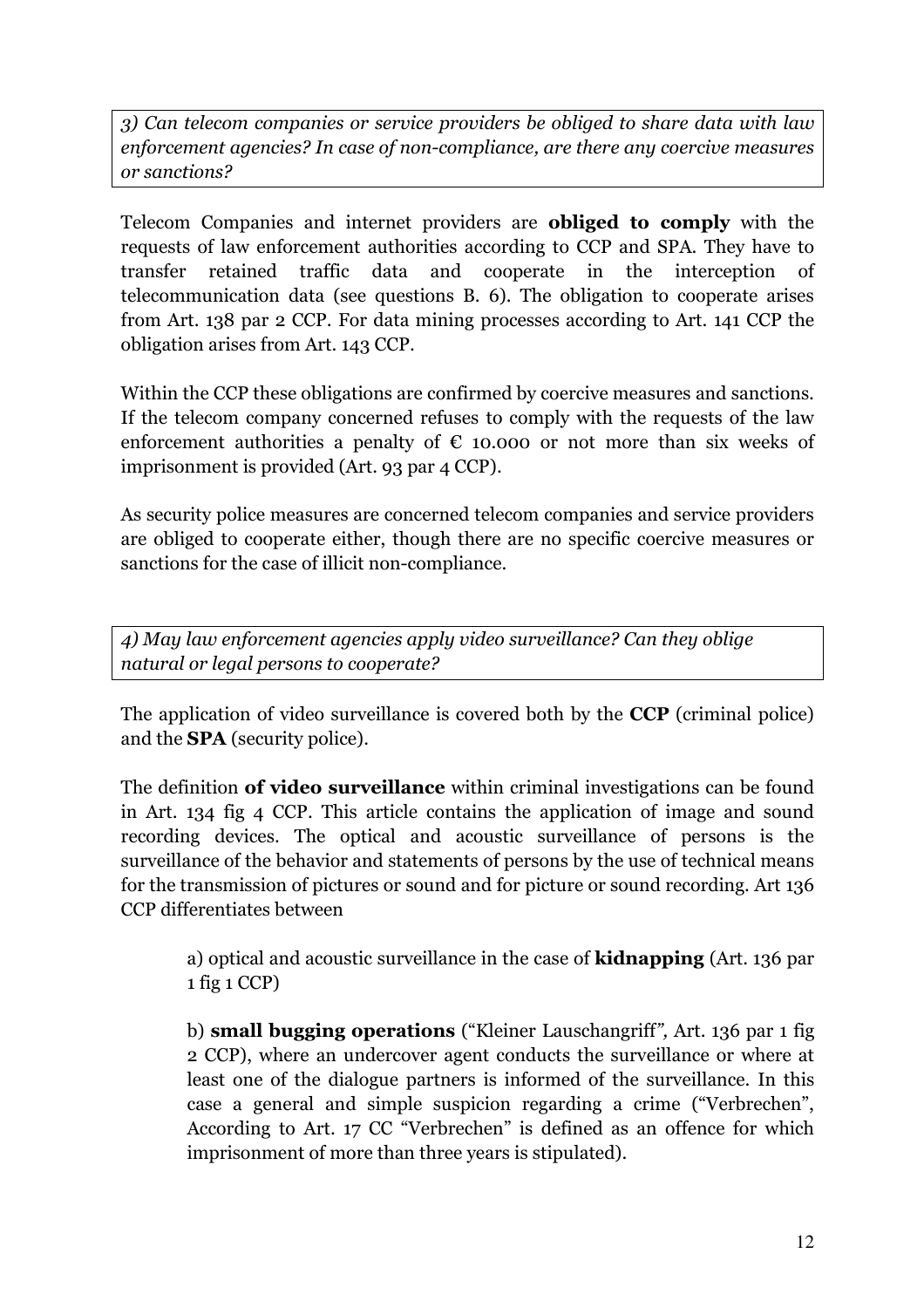c) **large bugging operations** ("Großer Lauschangriff*",* Art. 136 par 1 fig 3 CCP) without knowledge of the involved parties require a person who is strongly suspected to have committed a crime, for which imprisonment of more than 10 years is stipulated, the crime "criminal organization" (Art. 278a CC, membership or founding of such an organization) the crime "terrorist organization" (Art. 278b CC membership or leading of such an organization) or a crime within the framework of a criminal or terrorist organization.

d) **visual surveillances** ("Spähangriff*",* Art. 136 par 1 3 CCP). The surveillance is only visual and is restricted to processes outside of a home, a simple suspicion that any punishable act – regardless of the threatened punishment – has been committed is sufficient. If it is performed in a dwelling, an intentional punishable act, for which imprisonment of more than one year is provided for, is required. For this purpose it is admissible to enter a certain dwelling if the accused person is likely to stay in the rooms in future (Art. 136 par 2 CCP). This entering needs a separate authorization by the Court (Art. 137 par 1 CCP).

Moreover, the application of tracking devices is admissible in the framework of an **Observation** (Art. 130 par 2 CCP).

In the framework of the CCP every image data compiled by private persons can be **seized, confiscated** (Articles 110 and 115 CCP) and used in trial as evidence by the investigation authorities. Privates, though, are not obliged by rules of criminal or security police law to use recording devices or retain data. They only have to provide data that is already available.

According to **Art. 54 par 4 SPA** the security police are allowed to use image and sound recording devices for the aversion of dangerous attacks or combating criminal associations and for purposes of extended potential danger identification (Art. 21 par 3 SPA). In this case it shall be inadmissible to compile personal data with sound recording devices to record non-public statements made in the absence of a person compiling or with image recording devices to record non-public conduct not taking place in the scope of perception of the person compiling. The Legal Protection Attorney has to be notified with this surveillance measures.

If, based on certain facts, in particular due to previous dangerous attacks, it is to be feared that in **public places** dangerous attacks against life, health or property of people will occur, security authorities, to prevent such attacks, may compile personal data of people present with image or sound recording devices (**Art. 54 par 6 SPA**). However, they shall announce this in advance in such a way that it becomes known to a circle of persons potentially concerned as wide as possible. Data compiled in such manner may also be processed for purposes of the aversion and clarification of dangerous attacks occurring in these public places, as well as for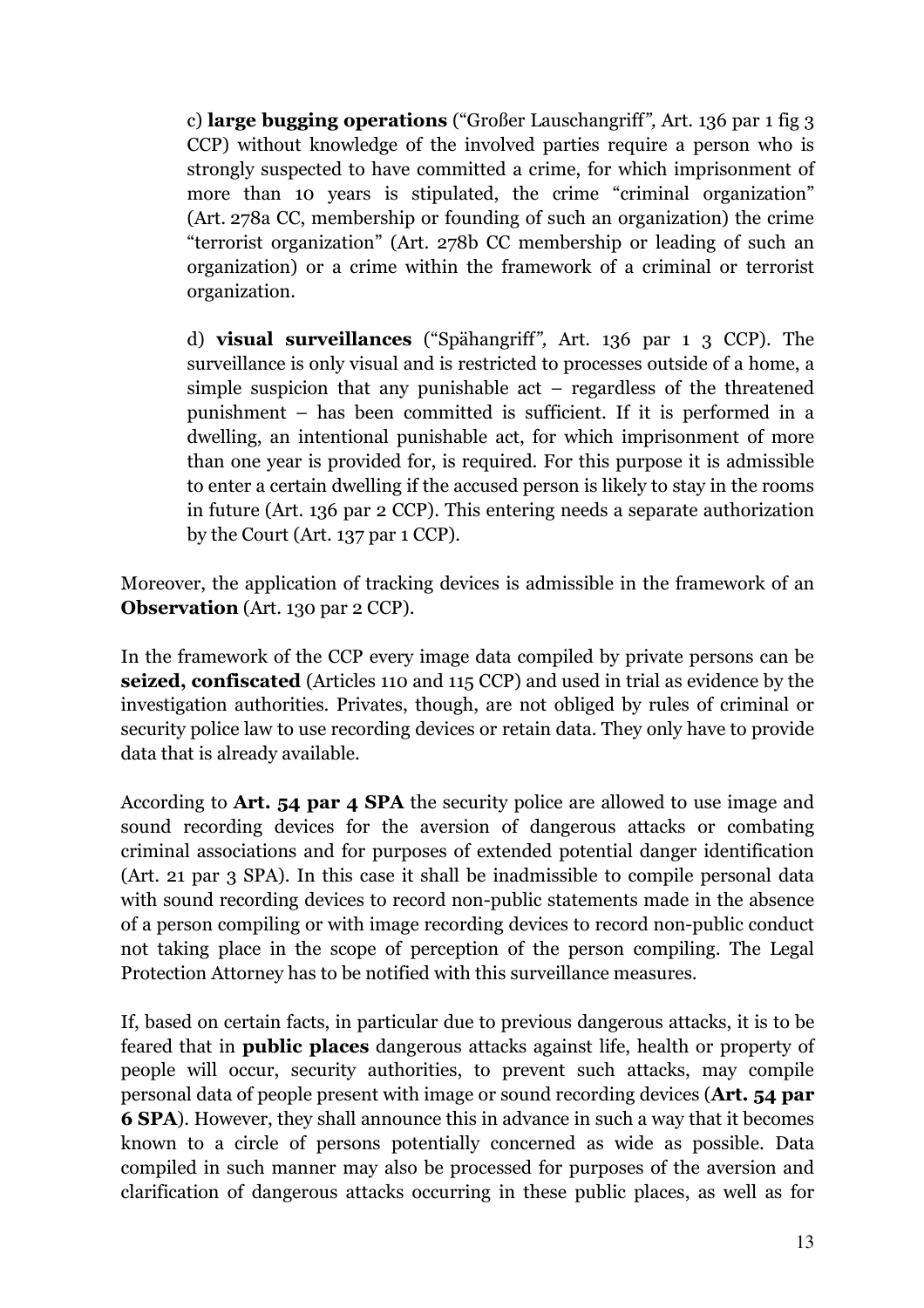purposes of the search for wanted or missing persons. If these records are not required for further prosecution based on suspected punishable acts they shall be deleted not later than after 48 hours.

According to **Art. 53 par 5 SPA** for purposes of averting dangerous attacks and combating criminal associations, if certain facts imply severe danger to public security, for purposes of extended potential danger identification (Art. 21 par 3 SPA) and for purposes of searching for wanted or missing persons, security authorities shall be empowered to use personal image data which were lawfully compiled by legal entities of the public and private sector using image and sound recording devices and were transmitted by them to security authorities.

*5) May or must law enforcement agencies apply audio-visual recording of interrogations (suspects, witnesses)?* 

Audio-visual recording of interrogations is **admissible** (Art. 97 par 1 CCP) and used in practice very often. Nevertheless, the recording is not obligatory. This applies to interrogations conducted by the criminal police as well as for those conducted by the Public Prosecutor or by the Court, both for interrogations of suspects and witnesses. If recording devices are applied the statement has to be recorded completely. Witnesses may object to recording their interrogation.

#### *D. ICT and evidence*

*1) Are there any rules on evidence that are specific for ICT-related information? 2) Are there any rules on integrity (e.g. tampering with or improper processing) and security (e.g. hacking) of ICT-related evidence?* 

In general, **Art. 74 par 2 CCP** covers the **handling of personal data** concerning both IT and ICT data and conventional personal data. According to Art. 74 par 2 the criminal police, the Public Prosecution Service and the Court have to comply with the principle of proportionality and – as far as sensitive categories of data or criminal law-related data is concerned – make provisions to preserve the interest of confidentiality of the person concerned. Art. 75 CCP provides the data protection principle of obligatory correction or erasure of inaccurate personal data or data compiled unlawfully. Moreover Art. 75 par 2, 3 and 4 CCP provide deadlines for the erasure of specific categories of data. According to Art. 75 par 5 data that has been compiled through interception of telecommunication content data, by optical or acoustic surveillance or by data mining processes may be introduced and used in a civil law or administrative law proceeding connected to the actual criminal law proceeding or for the aversion of serious attacks (Art. 17 SPA).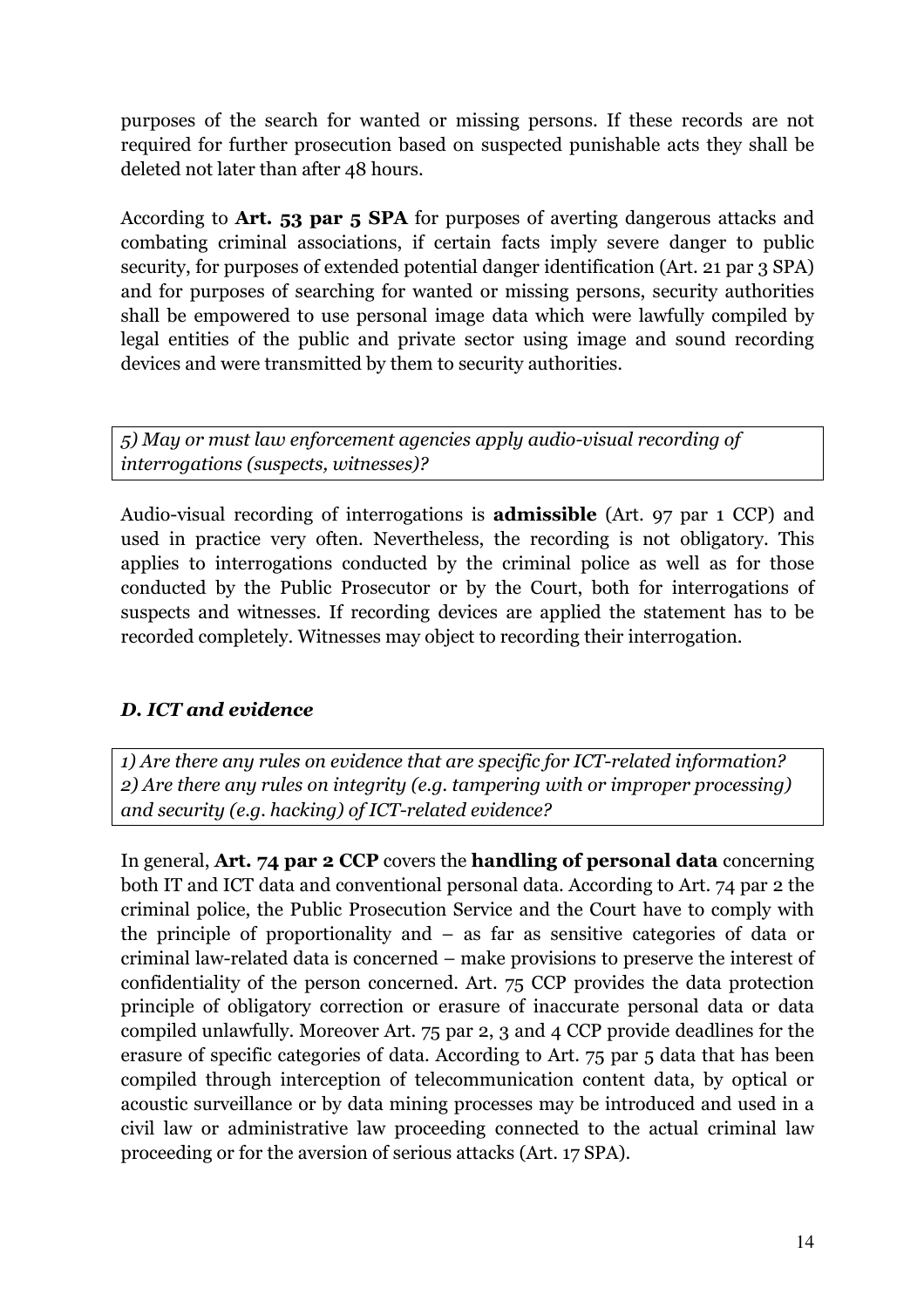The handling of IT-related evidence which has been compiled by large bugging operations ("großer Lauschangriff", Art. 136 par 1 fig 3 CCP) and data mining processes ("automationsunterstützter Datenabgleich, Art. 141 CCP) within the police authorities is regulated in a **general direction issued by the Federal Minister of the Interior** ("Geheimschutzordnung", see Art. 55c SPA). This direction contains a general code of conduct for handling information gained by such surveillance measures, in particular, relating to their copying and saving as well as measures to guarantee, that any access to such information is recorded. The direction, for example, stipulates that the personal data has to be kept secret and appropriate security measures (according to Art. 14 Act on Data Protection) have to be taken. The access to this data shall be reserved to the number of persons necessary to fulfil the tasks. This direction is not open to public.

As for the handling of IT-related data arising from large bugging operations ("großer Lauschangriff", Art. 136 par 1 fig 3 CCP) by the Public Prosecution Service and the Court, there is an **ordinance issued by the Federal Ministry of Justice** ("Verschlusssachenordnung für die Durchführung einer optischen oder akustischen Überwachung", BGBl II 256/1998). This direction contains rules on the access to this data, the saving and the transmission of such categories of IT-related data.

Apart from these special provisions, the **general data security principles of Art. 14 Data Protection Act** are to be considered. According to Art. 14 DPA the law enforcement authorities as contracting entities ("Auftraggeber") have to make provisions to maintain data security.

Besides these provisions, there may be further **internal directives** on the handling of IT-related evidence that are not open to the scientific public.

*3) Are there any rules on admissibility (incl. the principle of procedural legality) of evidence that are specific for ICT-related information?* 

There are **no specific rules** on admissibility of *ICT-related* evidence. According to Art. 74 par 1 the principles of the Data Protection Act apply to the criminal law proceedings and Art. 75 par 1 CCP provides that inaccurate or unlawfully compiled personal data has to be erased. These rules apply to both IT-related and conventional personal data. Above all, the entire criminal procedure is based on the principle of procedural legality. The criminal police, the Public Prosecution Service and the Courts shall only interfere in personal rights if there is a sufficient and explicit legal permission. The interference must not be more invasive than necessary to fulfil the task. Therefore, interferences in the right on data protection (Art. 1 Data protection Act) for purposes of criminal investigations have to be based on an explicit provision in the CCP (Art. 5 CCP). That's why most members of the doctrine deny the admissibility of online access to computers (see question C. 2).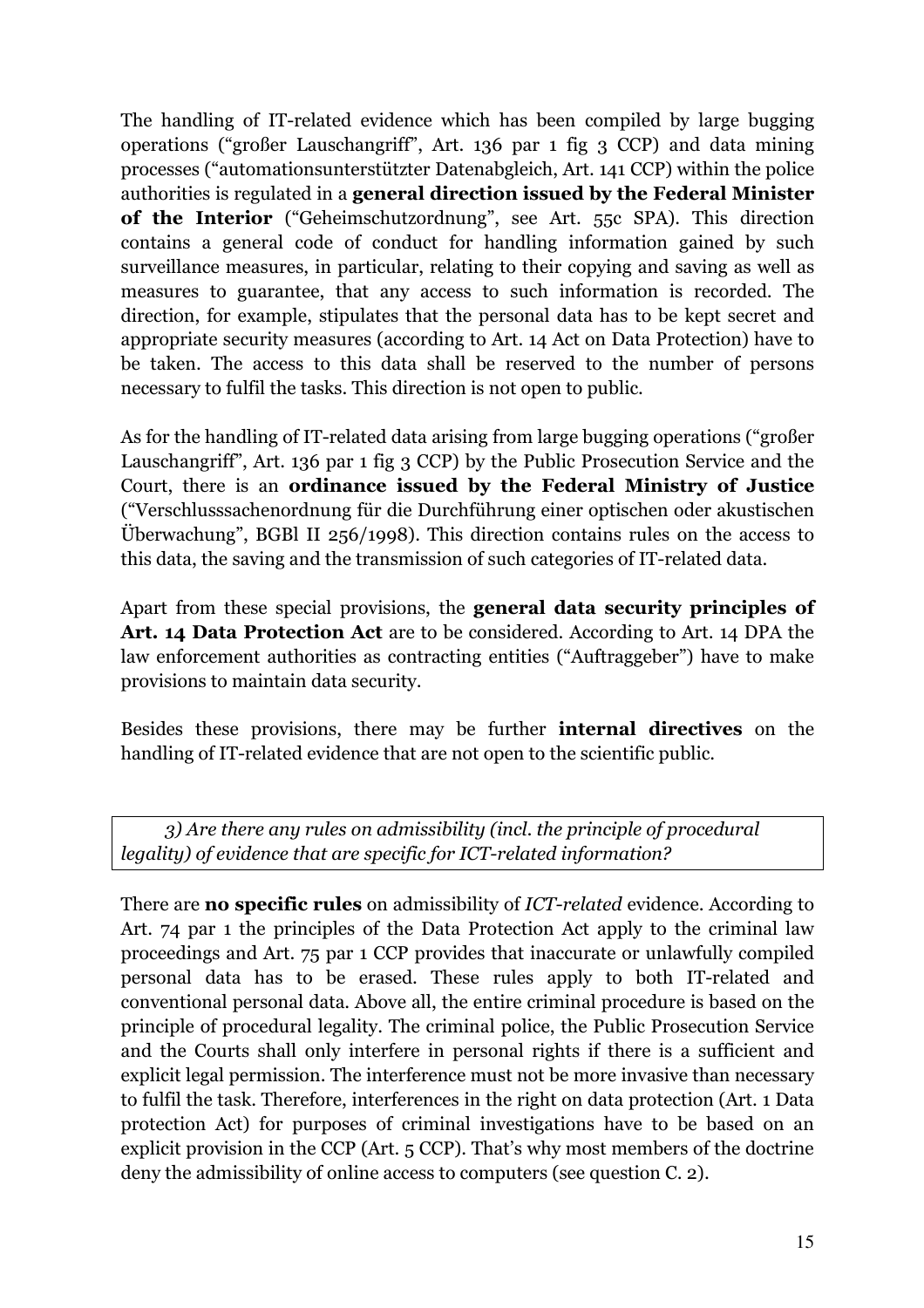According to Art. 140 par 1 fig 1 CCP the results of traffic or content data monitoring and optical or acoustic surveillance (see Art. 134 fig 5 CCP) may only be used in the criminal proceeding if the investigative measure was legally ordered by the Public Prosecution Service and authorized by the Court. The results may also be used in other judicial or administrative proceedings as evidence if their introduction into the criminal proceeding was (or would be) admissible (Art. 140 par 3 CCP).

As far as the **security police** are concerned Art. 28a par 2 SPA stipulates that any interference in personal rights has to aim at fulfilling a special task of security police and using a special permission that is admissible for this special task.

*4) Are there any specific rules on discovery and disclosure for ICT-related evidence?* 

Each accused person has the right **of access to the files** ("Akteneinsicht", Art. 51 CCP). This right includes all evidences available to the criminal police, the Public Prosecutor or the Court. If the evidence contains the identity or personal circumstances of somebody who could be endangered by the inspection of files, it is admissible to provide partly censored files to the accused (Art. 51 par 2 CCP). Further restrictions of the access to the files at the investigation stage are allowed to maintain the investigation purpose. The inspection of the records can be permitted – as far as technically possible – by using a display screen or through electronic data transmission (Art. 53 par 2 CCP).

Art. 145 par 2 CCP provides, that the orders and permissions of certain investigation measures (among them: monitoring of telecommunication data, optical and acoustic surveillance and data mining), the authorizations by Court and the results have to be **kept separated** from the remaining file until the order becomes legally valid.

The accused person has the right to **receive copies** at his/her cost (Art. 52 CCP). Until 13.12.2012 the accused person had no right to receive copies of image and sound recordings. This evidence could only be inspected at the Court. The Constitutional Court of Austria ("Verfassungsgerichtshof", VfGH) abolished this restriction in Art. 52 CCP as it did not comply with the Austrian constitution (Decision G 137/11 from Dec 13th 2012).

The publication of information obtained through an inspection of files containing personal data of other persons that has not been introduced in a public trial or been otherwise disclosed to the public is forbidden, if this would effect a violation of predominant justified interests of confidentiality of others (Art. 54 CCP).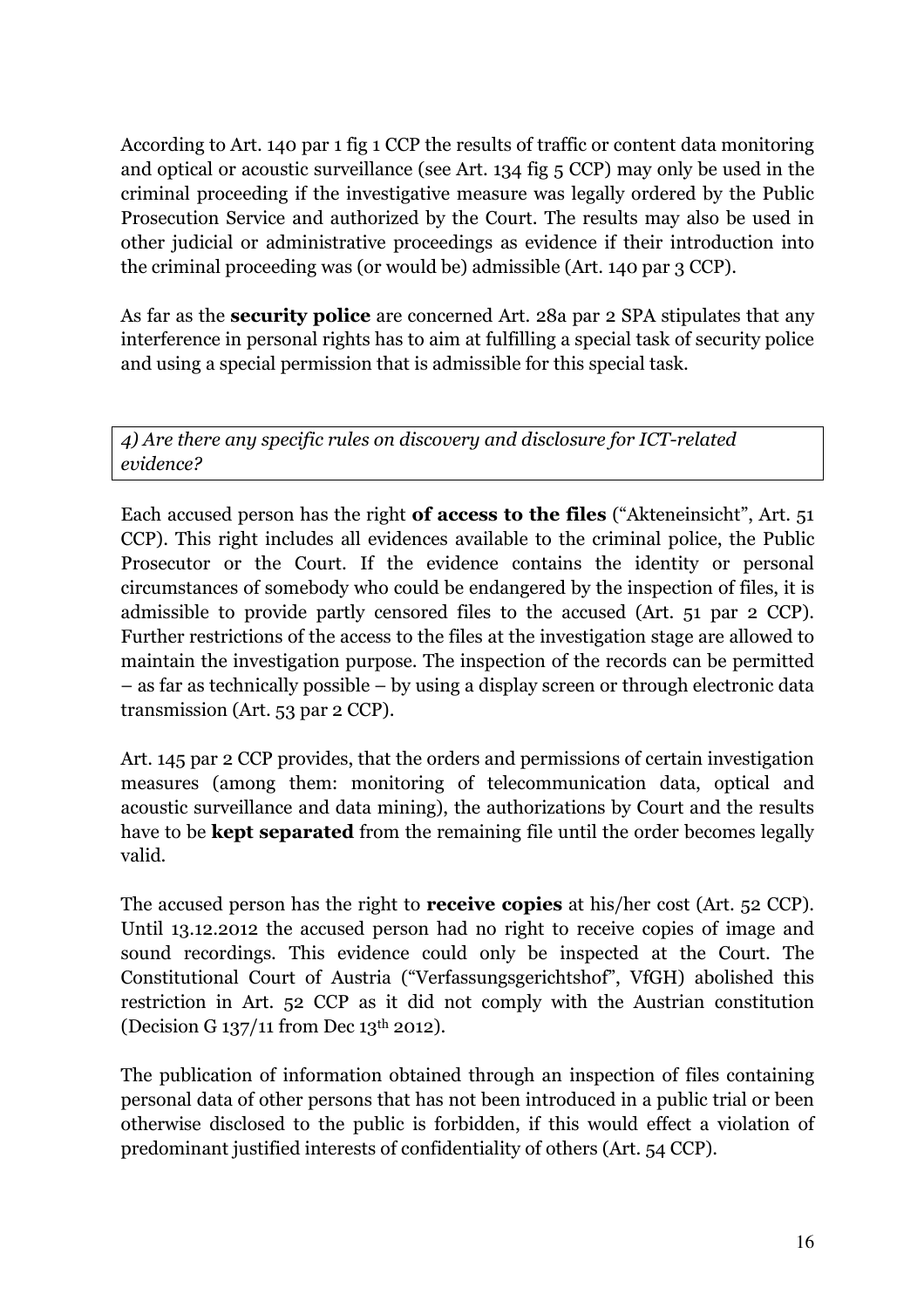Besides these general provisions, **Art. 139 CCP** provides the accused person's right to examine the results of ICT-related investigation measures defined in Art. 134 fig 1-3 CCP (Art. 134 fig 5 CCP). Parts of the files can be censored by the Public Prosecution Service if necessary to protect the rights of other persons.

*5) Are there any special rules for evaluating (probative value) ICT-related evidence?* 

There are **no special rules** for evaluating ICT-related evidence. The general principle of free appraisal of evidence is also applicable on ICT-related evidence: According to Art. 14 CCP the Court shall, on the basis of the available evidence, decide in its free opinion whether the relevant facts are considered proven. In case of doubt the Court always has to decide in favour of the accused or other persons concerned. This provision is applicable on both IT-related evidence and conventional evidence.

### *E. ICT in the trial stage*

*1) How can or must ICT-related evidence be introduced in the trial?* 

According to the **principle of immediacy** (**Art. 258 par 1 CCP**) ICT-related evidence, just as conventional evidence, has to be introduced in the trial hearing ("Hauptverhandlung", Art. 246 par 1 CCP). Audio-visual recordings and audio tapes are played during the trial, written reports, such as written results of an interception of telecommunication and optical or acoustic surveillance (Art. 134 fig 5 CCP) have to be read in the trial or presented by the presiding judge.

Audio-visual recordings or protocols of interrogations of other accused persons or witnesses shall only be introduced under special conditions: According to Art. 252 par 1 CCP they shall be played or read if the

• interviewed person is not available anymore (She died, her residence is unknown, her personal appearance is not possible due to important reasons),

• if the statement of the person questioned in the trial differs from his statement in the investigations in essential points;

• if the witness legitimately refuses to give evidence and the Public Prosecutor and the accused person had the opportunity to take part in the interrogation by the Court during the investigations (adversarial interrogation);

• if the witness refuses to testify without being entitled to do so,

• if the accused person and the Public Prosecutor agree to the reading of the protocol or the introduction of the tape.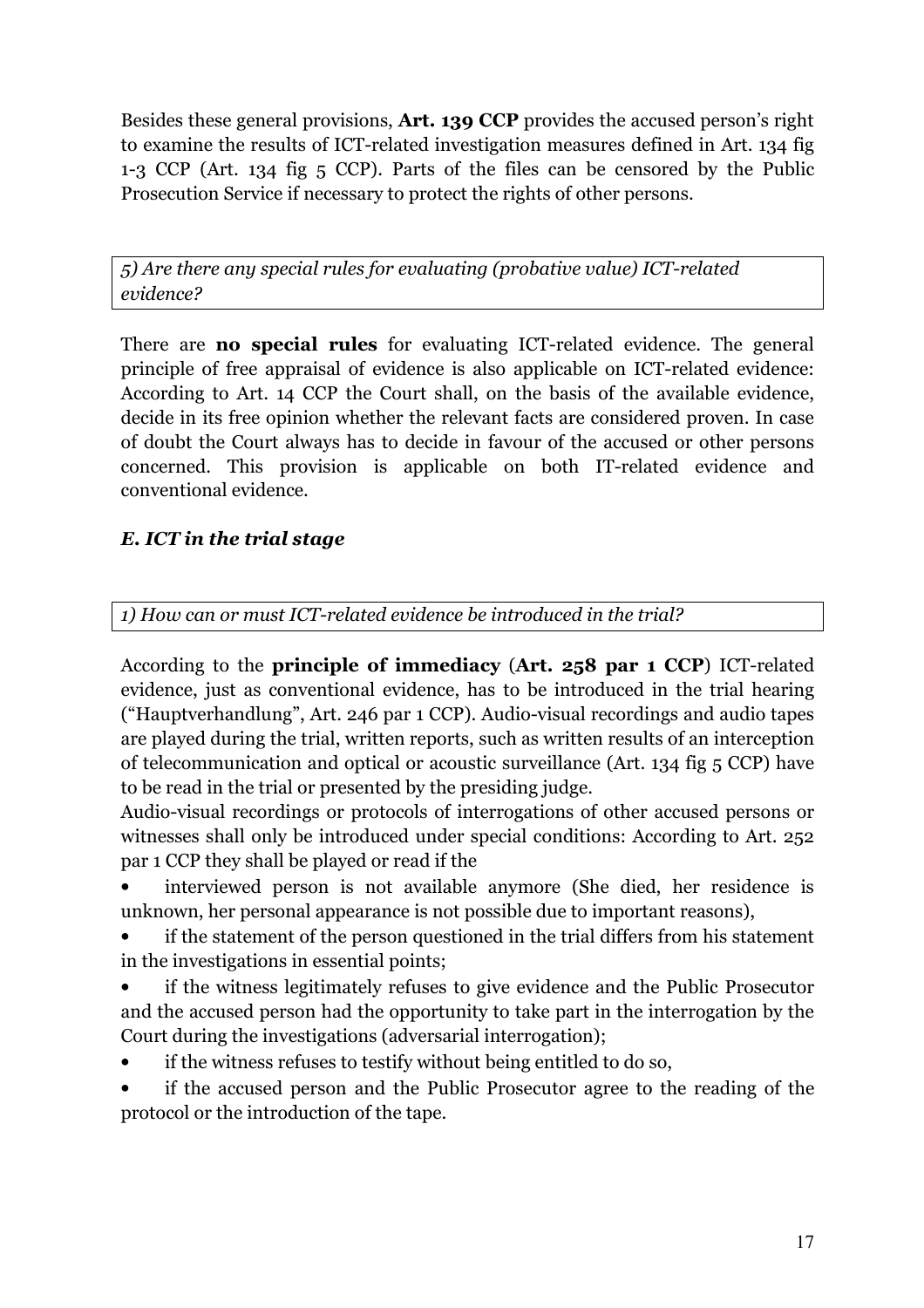Protocols and audio-visual tapes of former interrogations of the accused may be read or played in trial, if the accused does not want to make a statement in the trial hearing or if his statement differs from former statements (Art. 245 CCP).

2) *Can distant interrogations (e.g. by satellite connections) be applied?* 

**Art. 247a CCP** provides, that witnesses, whose personal appearance in court is not possible due to their age, an illness, frailty or other important grounds, may be interrogated by **video conference**.

Moreover, if the residence of witnesses or accused persons is situated outside the district of the competent Public Prosecution Service or the Court they may be interrogated by video conference at the Public Prosecution Service or the Court of their residence. In this case the Public Prosecutor and the defence-counsel have to agree to this form of interrogation (Art. 247a CCP and Art. 153 par 4 CCP).

Furthermore, an interrogation by video-conference is admissible for witnesses who stay abroad if the state concerned provides legal assistance upon request (Art. 247a par 2 CCP). According to Art. 10 of the "Convention established by the Council in accordance with Art. 34 of the Treaty on the European Union, on Mutual Assistance in Criminal Matters between the Member States of The European Union" this form of legal assistance should be possible in every member state of the European Union.

3) *Can digital and virtual techniques be used for the reconstruction of events (killings, traffic accidents)?*

**Art. 149 CCP** provides the **reconstruction of punishable acts** ("Tatrekonstruktion"): The probable circumstances of an offence may be re-enacted at the scene of crime or another place connected to the punishable act and recorded by audio and visual recording devices. This form of evidence has to be introduced in the trial as well (see question E. 2). Art. 150 CCP provides the special procedure of the reconstruction.

Besides this provision there are no restrictions for the Public Prosecution Service and the defence-counsel in applying video and IT-techniques for the presentation of evidence at the trial hearing.

*4) Can audio-visual techniques be used to present evidence at trial (in its simplest form: pictures and sound)?* 

**Audio-visual recordings** must be introduced into the trial by using audio-visual displays (see question E. 2). Beside these recordings, the application of audio-visual techniques within the trial hearing is no subject to restrictions as long as the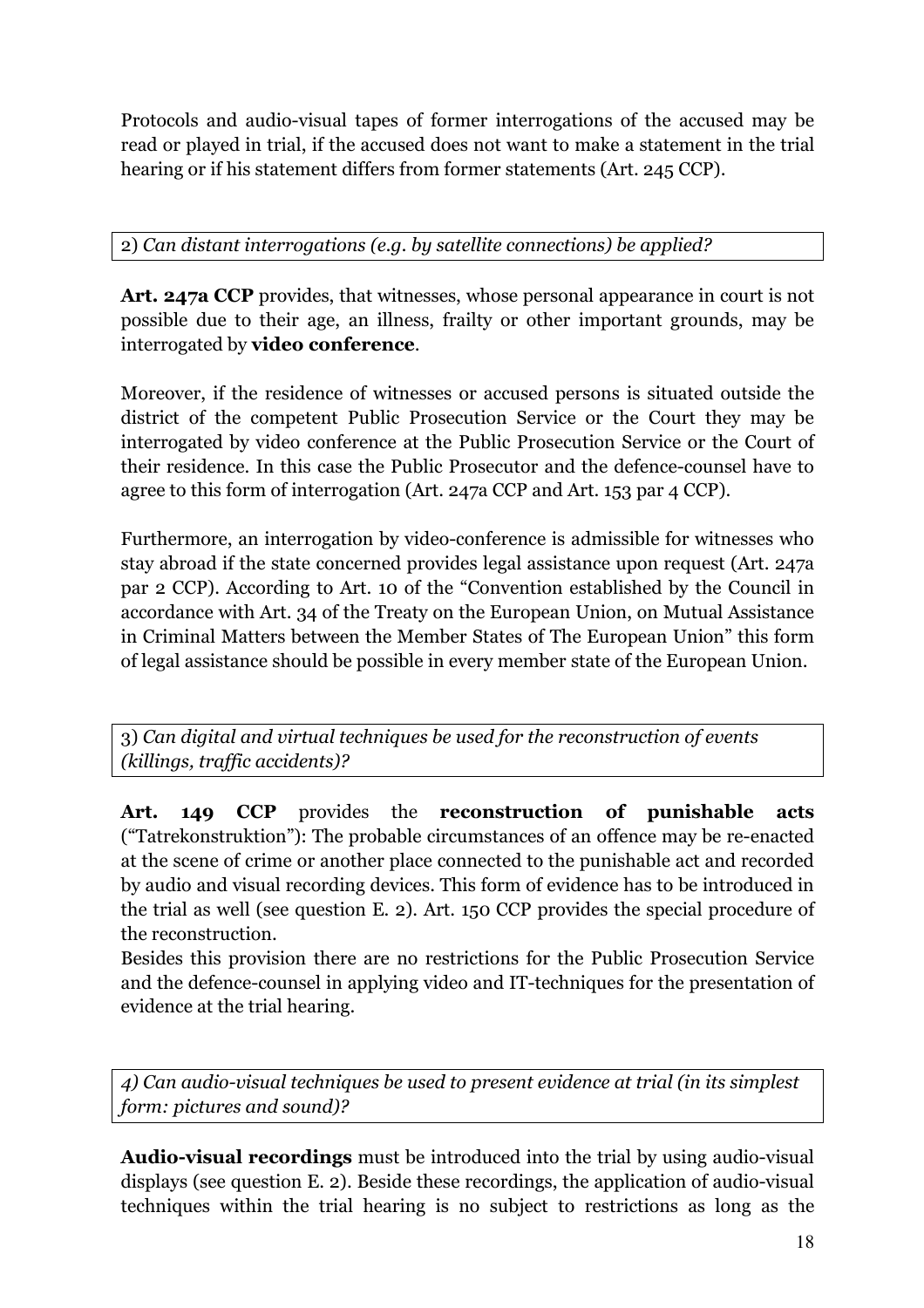conditions of Art. 246 CCP are maintained: In recent cases of extensive economic offences, for example, including a large number of accused persons and other parties video techniques are used. In a spectacular case in the city of Klagenfurt, video-beamer, document cameras and widescreen displays were used to show documents to the accused person or – generally spoken – present evidence at trial. By using a video switch the judge could decide whether the accused was able to see the screen or not. Moreover, an audio and video broadcast of the entire proceeding to an assembly hall next to the courtroom was provided, in order to enable a larger number of persons to participate in the trial. This very special trial proves that using audio visual devices aiming to support acts of procedure that are legally admissible, is not bound to restrictions. The possibility of using the techniques is just a question of logistics and technical and financial capabilities.

*5) Can criminal "paper" case files be replaced by "electronic ones"? Are there any developments towards digitalising of the trial proceedings?* 

The **police authorities** have already replaced the "paper" case files by **electronic files**. According to **Art. 13 par 2 SPA** they are authorised to use computer-assisted data processing in performing tasks conferred by law for the documentation of official acts and administration of official files. For such purposes, they may use data on natural or legal persons as well as objects to which the procedure to be documented is related, such as, in particular, date, time and place, vehicle data, reference and file number, including processing and filing remarks, as well as names, role of the person concerned, sex, previous names, aliases, nationality, date of birth, place of birth, residential address and other data serving to reach the person concerned. If required, also sensitive data (Art. 4 fig 2 of the Data Protection Act) and data as defined in Art. 8 par 4 of the Data Protection Act shall be used. Selection of data from the total amount of data stored only according to name and sensitive data shall be excluded, for selection another date relating to the facts documented has to be entered instead. The technical application is called **"PAD"**  ("Polizeiliches Aktenprotokollierungs- und Dokumentationssystem"). In this application security police acts and criminal police acts as well as every administrative law act conducted by the police authorities is processed.

Whereas the police already use electronic files the **judicial authorities** (Court, Public Prosecution service) still use **paper case files**, though it is admissible to add data media to the file. A specific applicable legal authorization of data processing for the Austrian judicial authorities, such as Art. 13 par 2 SPA for the police authorities, does not exist yet. Nevertheless, the **trend** within the Austrian criminal Justice system – as for other areas of the Austrian Administration ("Elektronischer Akt – "ELAK", electronic file) – seems to go to the **implementation of electronic files** (compare the electronic legal relations according to Art. 89a Act on the Organization of Courts, E-Government). For example, the Austrian Constitutional Court – as the first Court in Austria – has recently replaced the paper case files by electronic files.